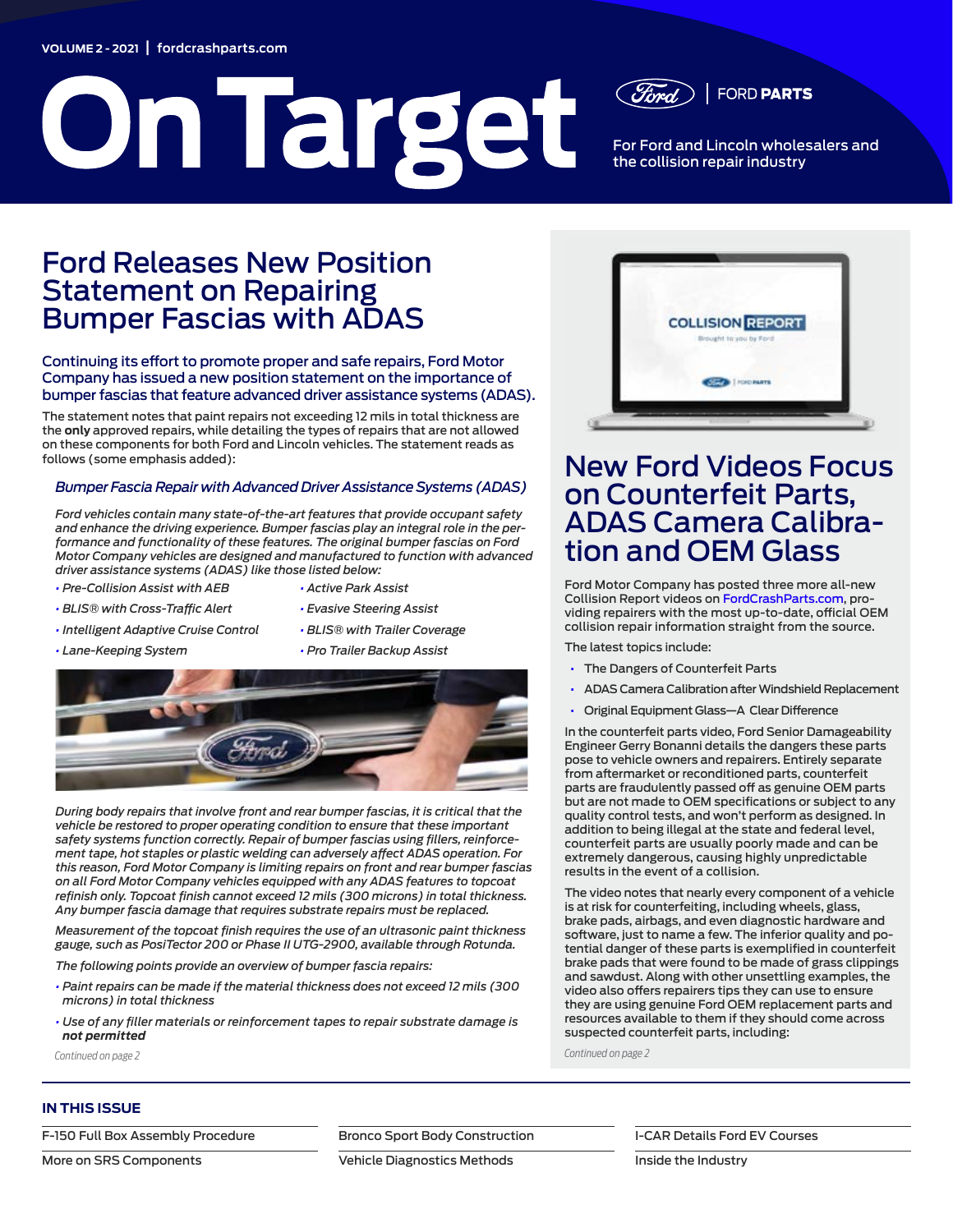# Bumper Fascia Repair

*Continued from page 1*

- $\cdot$  Use of hot staples or plastic welding to repair cracks or damage is not permitted
- *• Repair of any sonic-welded sensor retainer rings or tabs is not allowed, due to possible misalignment and incorrect operation of the sensor*
- *• Note that vehicle wraps, bumper stickers and aftermarket accessories in the area of the fascia can create system operation concerns*

*Reconditioned, refurbished or salvage bumper fascias may have been repaired using substrate repairs, including the use of filler material, plastic welding and hot staples, which can interfere with ADAS operation. For this reason, Ford Motor Company does not approve the use of reconditioned, refurbished or salvage bumper fascias. Only by using Ford Original Equipment bumper fascias can you be assured of the fit, function and safety of the repair.*

oned,<br>as can<br>pair<br>ming<br>aair<br>pps<br>onal<br>ers *Ford recommends the use of the Integrated Diagnostic System (IDS) or Ford Diagnosis and Repair System (FDRS) to perform all vehicle diagnostic testing, and when performing module programming and system calibrations during collision repairs. Additionally, Ford factory diagnostic and repair procedures should be used when carrying out all collision repairs. Ford dealer-owned body shops can access service information, training and diagnostic scan tool support through the Professional Technician Society at [fordtechservice.dealerconnection.com](http://www.fordtechservice.dealerconnection.com) and independent collision repairers can find information at [motorcraftservice.com.](http://www.motorcraftservice.com)*





Paint thickness gauges can be found on [rotunda.service-solutions.com.](http://rotunda.service-solutions.com)

"This position statement will help shops prevent a possible repeat repair," said Ford Senior Damageability Engineer Gerry Bonanni. "The critical requirement here is a paint thickness gauge for these substrates, particularly with bumper repairs being among the most common in the industry. The guidelines established in this document will help shops repair the vehicle correctly and safely the first time."

This position statement, with versions for Ford and Lincoln vehicles, as well as all other previously released statements, can be found on [FordCrashParts.com](http://FordCrashParts.com) and [OEM1Stop.com](http://OEM1Stop.com).

For questions on this or the proper repair of any Ford or Lincoln vehicle, contact the Ford Crash Parts Hotline at [cphelp@fordcrashparts.com](mailto:cphelp%40fordcrashparts.com?subject=Question%3A%20Proper%20Repair).

## **COLLISION REPORT**

*Continued from page 1*

- Ford Brand Protection, which can be contacted through their email [brandpro@ford.com,](mailto:brandpro@ford.com) or by visiting [FordBrandProtection.com.](http://www.FordBrandProtection.com)
- National Intellectual Property Rights Coordinator Center [\(iprcenter.gov\)](http://iprcenter.gov)
- Automotive Anti-Counterfeiting Council® ([A2C2.com\)](http://A2C2.com)

The second new video details the procedure that must be conducted for camera calibration after replacing a vehicle's windshield to ensure the proper functionality of advanced driver assistance systems (ADAS). Ford Motor Company requires that Image Processing Module A (IPMA) camera alignment must be performed after every windshield replacement.



The video covers the entire process of camera alignment, from connecting the vehicle to the Ford Diagnosis and Repair System (FDRS) and readying the camera for alignment mode, to conducting a careful road test at speeds over 40mph (64kmp) while avoiding lane changes and excessive changes in steering angle and vehicle speed. A camera malfunction warning will appear on the dash as the IPMA camera alignment test is being conducted.

Another important tip stressed by the video reminds technicians to print out screenshots of diagnostic self-tests performed before the calibration procedure—to act as a vehicle "pre-scan"—and to print final self-tests performed after a successful calibration, as a vehicle "post-scan," which provides Ford vehicle customers with proof that a calibration took place.

Video number three—a condensed version of the OE glass video previously uploaded to the site—reminds repairers that Ford OEM glass represents the highest standard in replacement glass, offering dimensionally correct and distortion-free glass that meets strict Ford engineering specifications required for the proper performance of ADAS features.

"The goal behind every Collision Report video is to provide the support and timely, technical details that repairers need to make safe and quality repairs," said Ford Collision Technical Operations Manager Chad Steed.

Suggestions for future C*ollision Report* videos can be sent to [cphelp@fordcrashparts.com,](mailto:cphelp%40fordcrashparts.com?subject=Question%3A%20Proper%20Repair) and please check back often for new content throughout the year.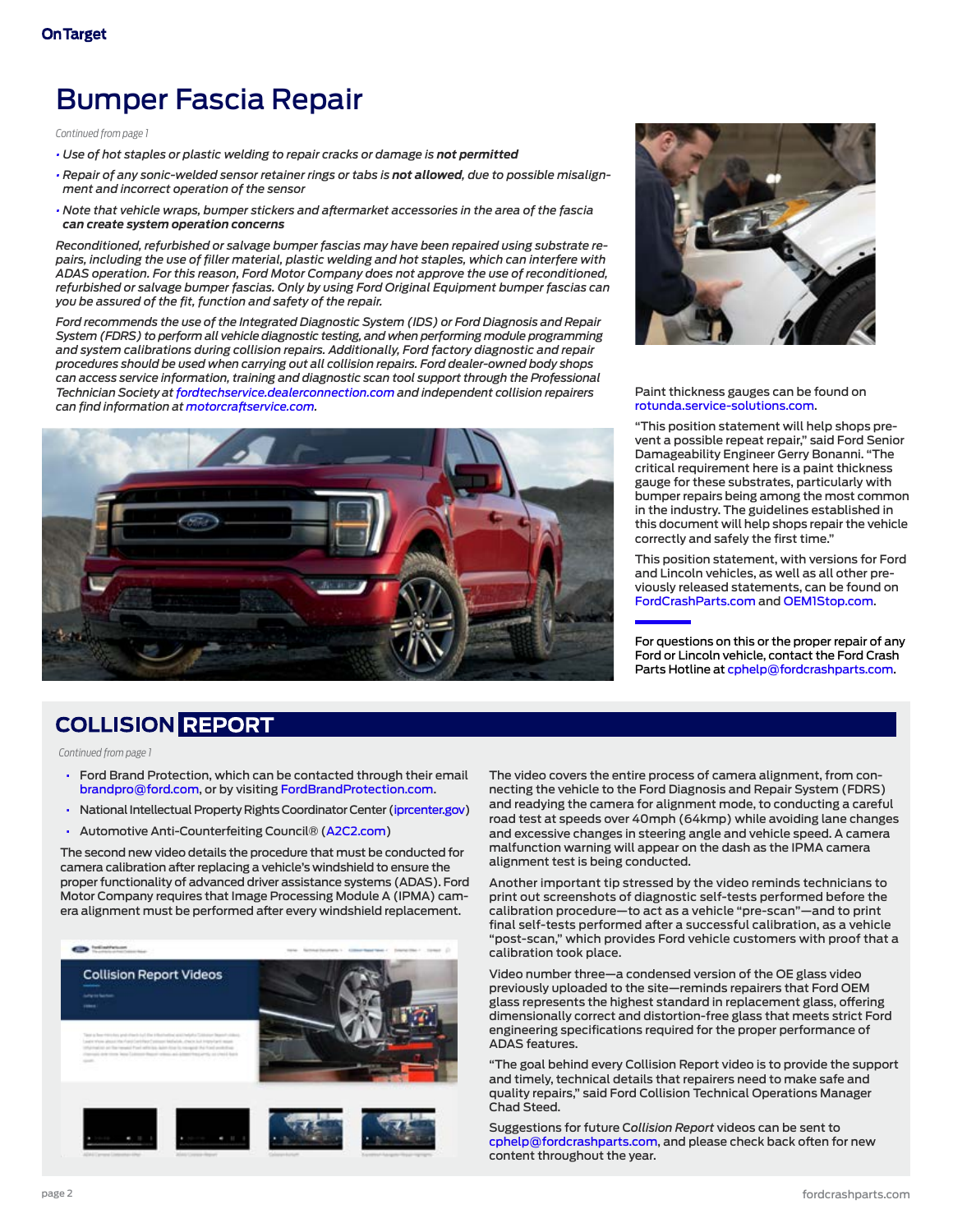# <span id="page-2-0"></span>Ford Unveils Build Procedure for F-150 Full Box Assembly

Ford Motor Company has provided repairers with a new, official procedure on how to assemble a complete pickup bed assembly for the 2015–2020 F-150. The procedure, **Section 501-30: Rear End Sheet Metal Repairs, General Procedures, Pickup Bed Assembly**, has a date of 4/27/21 noted in the upper right-hand corner. It can be found in the official Ford Workshop Manual (WSM) on [Motorcraftservice.com](https://www.motorcraftservice.com/Home/SetCountry?returnUrl=https%3A%2F%2Fwww.motorcraftservice.com%3A14002%2F).

"While developing the overall repair plan for the F-150, keeping repairers in mind was one of our own important mandates," said Ford Senior Damageability Engineer Gerry Bonanni. "That mandate continues as we work to develop repair procedure enhancements to help technicians tackle unique repairs that are high-quality, thorough and safe."

"This in-depth repair process will probably not be an everyday repair," acknowledged Brad Krein, Ford Body/Electric Module Manager. "But we wanted to help ensure repairers have the procedures and information they need for any type of vehicle damage they may encounter."

Ford Collision Technical Operations Manager Chad Steed agreed with the sentiment. "We want to provide safe and quality repairs to our Ford and Lincoln vehicle owners, and to that end, we want to guarantee that repairers have as much information as they need to accomplish that, including the necessary steps to build a complete box assembly in the rare occasion that a complete bed assembly is not available but the parts to build it are."

The comprehensive build procedure combines all 13 individual repair procedures—noted in the WSM under Section 501-30: Rear End Sheet Metal Repairs—into a chronological order, beginning with a series of notes to the technician:

- Self-piercing rivet (SPR) fasteners may not be placed directly over original self-piercing rivet location. They must be placed adjacent to original location matching original quantity.
- Blind or solid rivets may be used in place of self-piercing rivet fasteners after drilling 6.5 mm fastener holes. Blind or solid rivets must equal factory fasteners in quantity.

*On Target* plans to include further details in future volumes. Questions on this, or the proper repair of any Ford or Lincoln vehicle, can be sent to [cphelp@fordcrashparts.com](mailto:cphelp@fordcrashparts.com).

- Factory spray-in bedliner (Tough Bed®) is made of a special highly durable multi-part resin. Repair cannot be performed using conventional body shop chemical or spray equipment. To ensure adhesion, correct surface texture and a lasting repair, all work must be done using products that have been tested and approved by Ford Motor Company. Refer to [www.fordbedlinerrepair.com](http://www.fordbedlinerrepair.com) for further information.
- Two methods of assembly are available. Rivet-bonding and plug welding. Plug welding will require 6.5 mm holes drilled in one of the mating panels prior to installation and welder set up for aluminum welding application. Plug weld quantities must equal suggested rivet installation in both location and quantity. All plug welds will require aluminum metal finishing prior to paint and corrosion protection application. The following procedure assumes rivet-bonding application. Adjust to meet repair needs.
- *• To assure correct pickup bed component alignment, all steps must be performed working from a solid, stable and level support base.*



*8-foot pickup bed shown. 5.5-foot and 6-foot pickup beds similar.*

## Pickup Bed Overhead Dimensions

| Item | 5 1/2-Foot Pickup Bed | 6-Foot Pickup Bed | 8-Foot Pickup Bed |
|------|-----------------------|-------------------|-------------------|
|      | 2041 mm               | 2225 mm           | 2573 mm           |

# <span id="page-2-1"></span>Proper Vehicle Diagnostic Methods Continued

## In a recent issue ([2020 - Vol. 3](https://www.fordcrashparts.com/sites/default/files/On%20Target%20-%202020%2C%20Vol.%203%20FNL%20(9-30-20).pdf)), *On Target* detailed how to check for circuit continuity and electrical shorts.

In this installment, we look at checking circuits by back-probing a connector.

Please note that the following steps (using the 2020 F-150 as an example) are intended as a general guideline and are not all-inclusive. For more in-depth repair information on this and other Ford and Lincoln vehicles, consult the Ford Workshop Manual at [Motorcraftservice.com.](https://www.motorcraftservice.com/Home/SetCountry?returnUrl=https%3A%2F%2Fwww.motorcraftservice.com%3A14002%2F)

**Diagnostic Methods, Section 100-00: General Information – Description and Operation.**

## Effective Diagnostic Methods

Note: Do not use this document in place of Ford-prescribed Symptom-Based Diagnostics or Workshop Manual Diagnostics. Diagnostic methods are intended to provide Ford vehicle diagnostic information only for support of Ford-prescribed diagnostics.

The following diagnostic process is critical for consistently successful diagnoses. Random methods work inconsistently and often lead to multiple repairs.

## Checking Circuits by Back-Probing a Connector

- Back-probing should be the last-resort testing method. It should only be employed when a diagnostic step requires a circuit to be tested under actual operating conditions. Back-probing is a risky testing method due to the uncertainty of the probe connection and the possibility of damaging terminals.
- Do not force test leads or other probes into connectors. Adequate care must be exercised to avoid connector terminal damage while ensuring that good electrical contact is made with the circuit or terminal. Failure to follow these instructions may cause damage to the wiring, terminals, or connectors and subsequent electrical faults.
- Use back probes specifically designed to assist in making a good test connection and to prevent connector or terminal damage during back-probing.
- Do not test for the presence of voltage at a single point where zero volts is a possible result (you cannot tell the difference between a bad probe contact and a zero-volt result).
- Do not test for continuity/opens (using an ohmmeter) between two points (you cannot tell the difference between bad probe contacts and an open circuit).
- Back-probing may be used when the circuit must be analyzed with the voltage-drop method (if the circuit carries greater than 5 amperes and no other means of testing will eliminate circuit resistance as a possible fault). A zero-volt result indicates incorrect test conditions (no current flow) or bad back-probe connections.
- Occasionally, module failure mode behavior will change the operation of a circuit when it is opened for testing. Back-probing is an acceptable remedy for these testing dilemmas.

For previous installments on diagnostic methods, refer to past volumes of *On Target*, which can be found on [FordCrashParts.com.](http://FordCrashParts.com) Additional information is planned for future volumes.

For questions on proper diagnostic methods, or the repair of any Ford or Lincoln vehicle, contact the Ford Crash Parts Hotline at [cphelp@fordcrashparts.com](mailto:cphelp%40fordcrashparts.com?subject=Question%3A%20Proper%20Repair) or visit I-CAR's RTS Portal at [RTS.i-car.com.](http://RTS.i-car.com)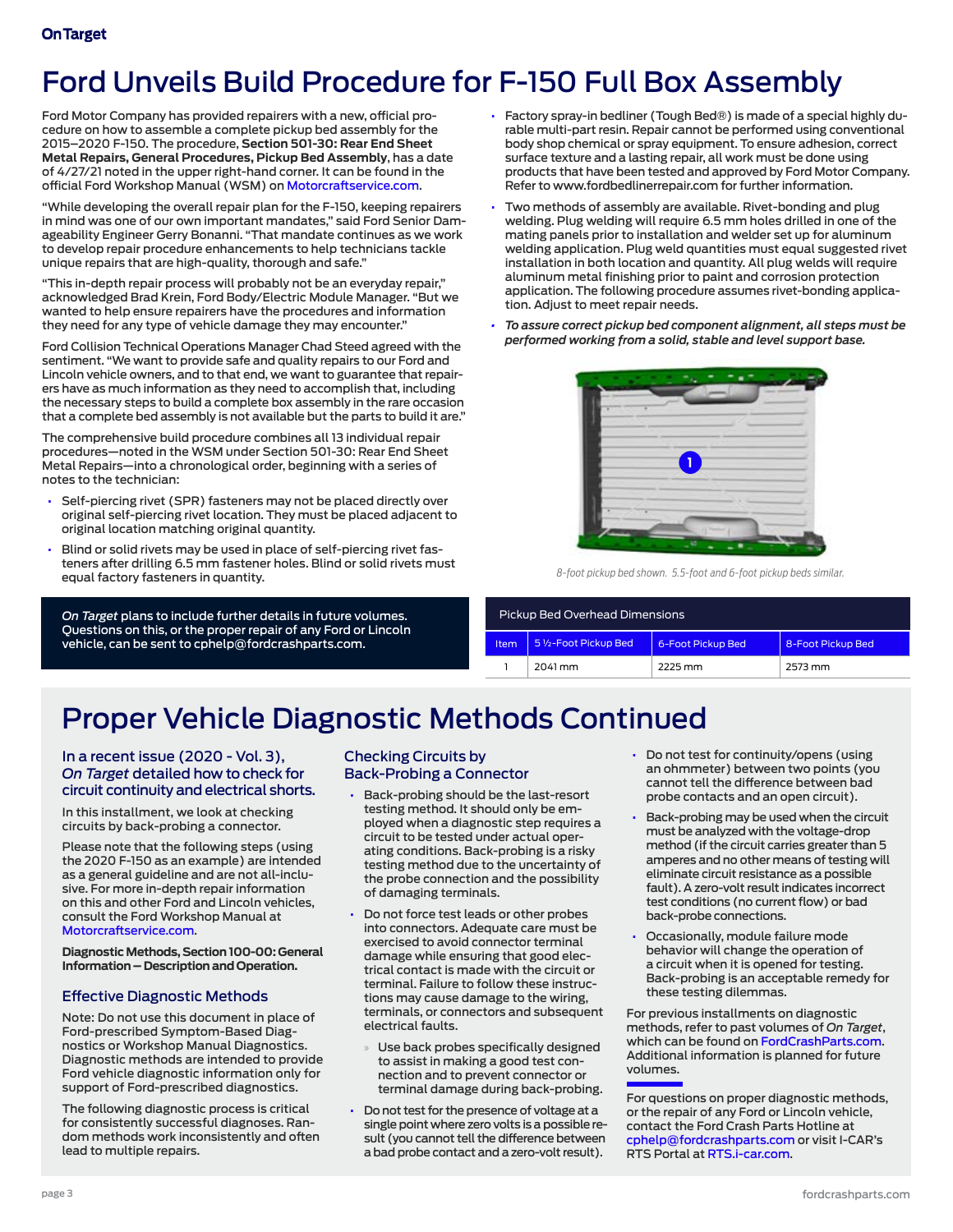## <span id="page-3-0"></span>Technical Specifics on SRS Airbag and Seatbelt Pretensioner System Operation

## *On Target* resumes its detailed look at the Supplemental Restraint Systems (SRS)—straight from the official Ford Workshop Manual—utilizing the 2020 F-150 as an example.

Please note the following information is intended as a general guideline and is not all-inclusive. For more in-depth repair information on this and other Ford and Lincoln vehicles, consult the *Ford Workshop Manual*, found at [Motorcraftservice.com.](https://www.motorcraftservice.com/Home/SetCountry?returnUrl=https%3A%2F%2Fwww.motorcraftservice.com%3A14002%2F)

#### **Section 501-20B: Airbag and Seatbelt Pretensioner System Component Location (Part 2 of 3)**

Note: Early build shown; later build similar.

**Section 501-20B: Airbag and Seatbelt Pretensioner System Operation**

## Occupant Classification System (OCS)

The OCS classifies the size of the front passenger seat occupant and provides this information to the restraints control module (RCM).

Pressure is applied to the OCS bladder when weight of any occupant or object in the front passenger seat is present. The pressure is then transferred through a tube and sensed by the OCS pressure sensor within the occupant classification system module (OCSM). The OCSM sends information concerning the weight of

any occupant or object on the front passenger seat to the RCM via the high speed controller area network (HS-CAN). The RCM uses this information when determining if the passenger airbag or side airbag needs to be deployed in the event of a crash.

The OCS is also used for operation of the passenger Belt-Minder®. (Refer to Section 501-20: Seatbelt Systems. To deactivate or reactivate the passenger Belt-Minder® feature, refer to Section 413-01: Instrumentation, Message Center and Warning Chimes, General Procedures.)

## Passenger Airbag Deactivation (PAD) Indicator

The RCM controls the PAD indicator through messages sent on the HS-CAN2 and mediumspeed controller area network (MS-CAN), based on information provided by the OCS.

The PAD indicator illuminates to indicate the passenger airbag is disabled.

The RCM briefly activates the PAD indicator during prove out to verify the indicator function and confirm proper functional operation of the PAD indicator to the front occupants.

The table below indicates the passenger airbag and PAD indicator status based on the size of the front passenger occupant.

Additional installments on SRS components and operation will continue in future volumes of *On Target*.

For questions on this or the proper repair of any Ford or Lincoln vehicle, contact the Ford Crash Parts Hotline at [cphelp@fordcrashparts.com](mailto:cphelp%40fordcrashparts.com?subject=Question%3A%20Proper%20Repair).

| Passenger Airbag and PAD Indicator Status |                                  |                                |                             |  |  |  |
|-------------------------------------------|----------------------------------|--------------------------------|-----------------------------|--|--|--|
| <b>Occupant Size</b>                      | Passenger Seatbelt Buckle Status | <b>Passenger Airbag Status</b> | <b>PAD Indicator Status</b> |  |  |  |
| Empty                                     | Buckled or Unbuckled             | Disabled                       | OFF: Lit                    |  |  |  |
|                                           |                                  |                                | ON: Unlit                   |  |  |  |
| Small                                     | Buckled or Unbuckled             | Disabled                       | OFF: Lit                    |  |  |  |
|                                           |                                  |                                | ON: Unlit                   |  |  |  |
|                                           | Buckled or Unbuckled             | Disabled                       | OFF: Unlit                  |  |  |  |
| Large                                     |                                  |                                | ON: Lit                     |  |  |  |



## SRS Component Locations

| Item | <b>Description</b>                     |  |
|------|----------------------------------------|--|
| ı    | Front passenger seatbelt retractor     |  |
| 2    | RH rear outer seatbelt lower retractor |  |
| 3    | RH rear outer seatbelt upper retractor |  |
| 4    | RH rear outer seatbelt buckle assembly |  |
| 5    | Driver seathelt buckle                 |  |
| 6    | Front passenger seatbelt buckle        |  |
| 7    | Driver seathelt retractor              |  |
| я    | LH rear outer seatbelt lower retractor |  |
| 9    | LH rear outer seatbelt upper retractor |  |
| 10   | LH rear outer seatbelt buckle assembly |  |

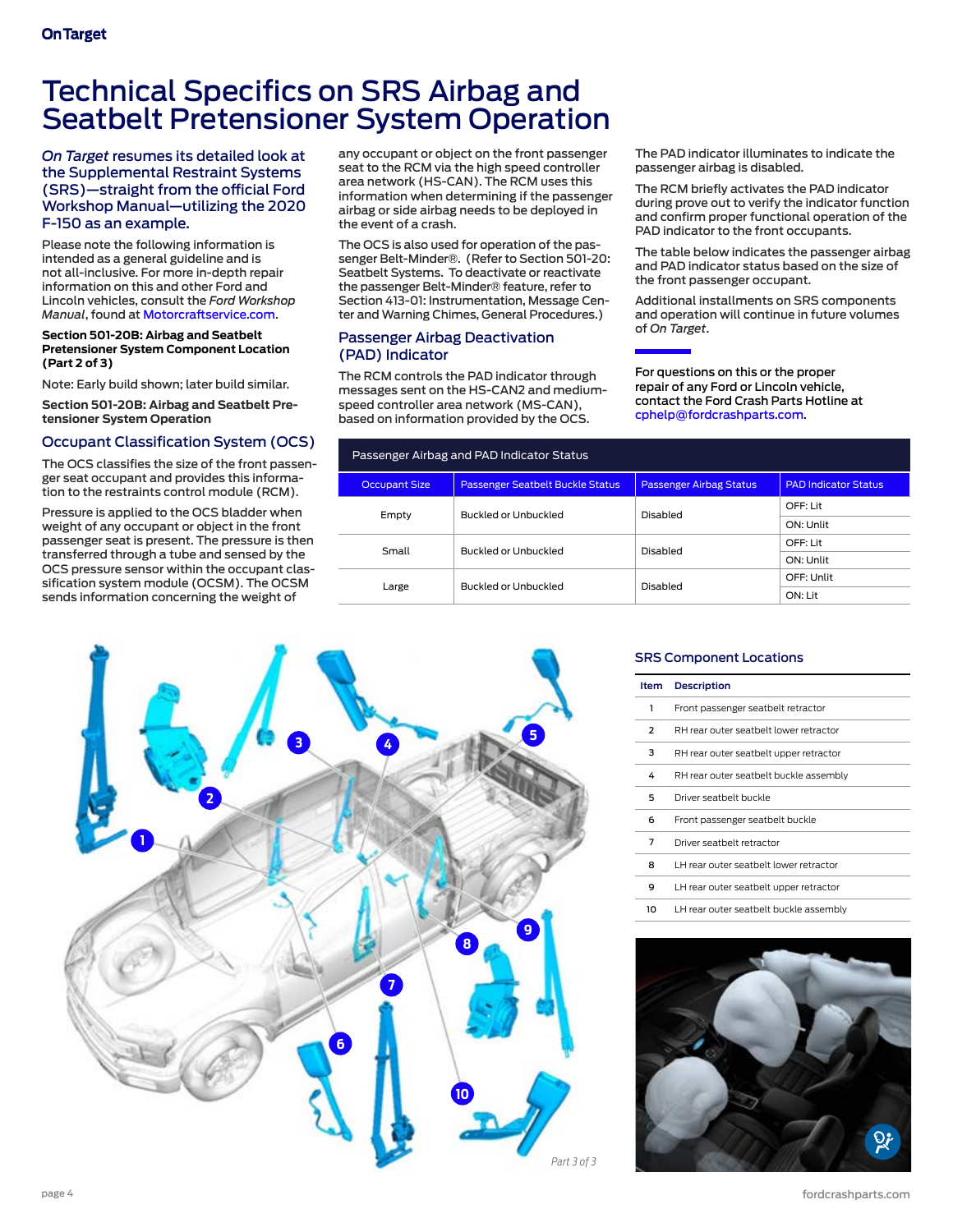## <span id="page-4-0"></span>Bronco Sport Body Construction Details

Earlier this year, *On Target* began detailing vehicle-specific body construction on the all-new 2021 Ford Bronco Sport [\(2021 - Vol. 1](https://fordcrashparts.com/wp-content/uploads/2021/04/On-Target-2021-Vol.1-FNL-3-31-21.pdf)). We continue that initiative here, focusing on the vehicle's center and rear floor **(Figure 1)**, and cowl panel **(Figure 2)**.

Please note the following information is intended as a general guideline and is not all-inclusive. For more in-depth repair information on this and other Ford and Lincoln vehicles, consult the Ford Workshop Manual, found at [Motorcraftservice.com](https://www.motorcraftservice.com/Home/SetCountry?returnUrl=https%3A%2F%2Fwww.motorcraftservice.com%3A14002%2F).

For more information, refer to Section 501-26: Body Repairs – Vehicle Specific Information and Tolerance Checks, Description and Operation.

*On Target* plans to include more construction details on the Bronco Sport in future volumes—including sectioning guidelines—and on the full-sized Bronco as well when information becomes available.



#### Cowl Panel

| Item                     | <b>Description</b>             | <b>Steel Type</b> |
|--------------------------|--------------------------------|-------------------|
| 1                        | Cowl reinforcement             | Mild Steel        |
| $\overline{\phantom{1}}$ | <b>Bracket</b>                 | Mild Steel        |
| 3                        | Cowl extension                 | Mild Steel        |
| 4                        | <b>Bracket</b>                 | Mild Steel        |
| 5                        | Upper dash panel reinforcement | Mild Steel        |
| 6                        | Outer top cowl assembly        | Mild Steel        |



## Center and Rear Floor

| Item | <b>Description</b>              | <b>Steel Type</b>                        |
|------|---------------------------------|------------------------------------------|
| 1    | Rear side member reinforcement  | Boron steel                              |
| 2    | Rear side member                | Boron steel                              |
| 3    | Floor side member               | Solid solution strength steel            |
| 4    | Rear side member bumper bracket | Dual phase (DP) 800 steel                |
| 5    | Lower back panel assembly       | Mild steel                               |
| 6    | Spare tire carrier bracket      | Dual phase (DP) 800 steel                |
| 7    | Back panel assembly             | Mild steel                               |
| 8    | Spare tire carrier bracket      | Mild steel                               |
| 9    | Spare tire carrier support      | High-strength low-alloy (HSLA) 380 steel |
| 10   | Rear floor pan assembly         | Mild steel                               |
| 11   | Center floor pan assembly       | Mild steel                               |
| 12   | Center floor pan reinforcement  | Boron steel                              |
| 13   | Center floor pan brace          | Boron steel                              |
| 14   | Floor side gusset               | Boron steel                              |
| 15   | Rear floor pan gusset           | Boron steel                              |
| 16   | Floor side member               | Solid solution strength steel            |
| 17   | Cross member                    | Solid solution strength steel            |

For more information on the Bronco Sport, or any Ford or Lincoln vehicle, contact the Ford Crash Parts Hotline at **[cphelp@fordcrashparts.com](mailto:cphelp%40fordcrashparts.com%20?subject=More%20Information)** or visit I-CAR's RTS Portal at **[RTS.i-car.com](https://rts.i-car.com/)**.